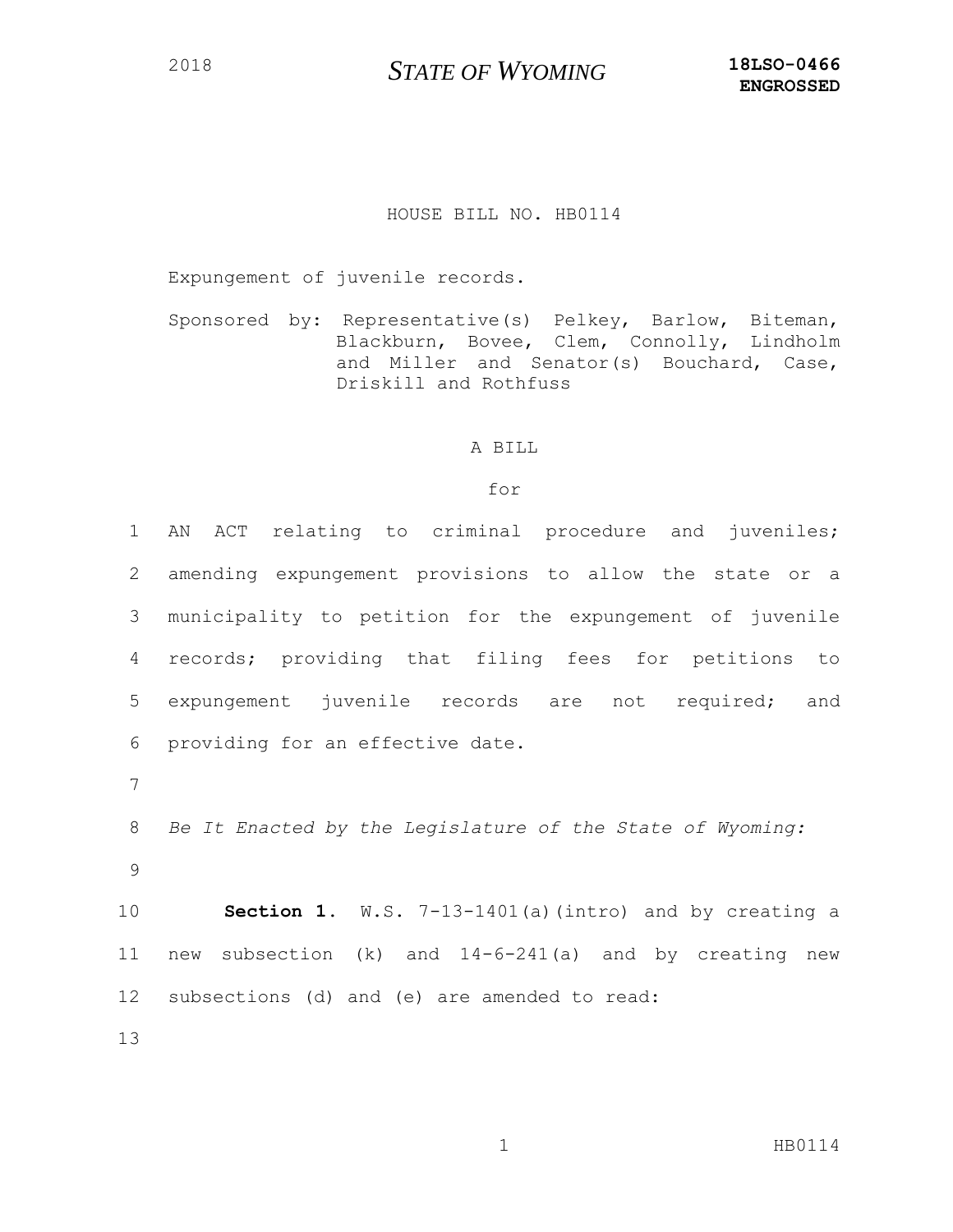**7-13-1401. Petition for expungement; records of arrest, dismissal of charges, disposition; eligibility; no filing fee.** (a) A person, or the state with regard to a petition for the expungement of records pertaining to a juvenile, may petition the court in which a proceeding occurred, or would have occurred, for an order expunging records of arrest, charges or dispositions which may have been made in the case, subject to the following limitations: (k) The state may file a petition for the expungement of a juvenile arrest record without service on the juvenile. **14-6-241. Expungement of records in juvenile and municipal courts.** (a) Any person adjudicated delinquent as a result of having committed a delinquent act, other than a violent felony as defined by W.S. 6-1-104(a)(xii), under the provisions of this act may petition the court for the expungement of his record in the juvenile court upon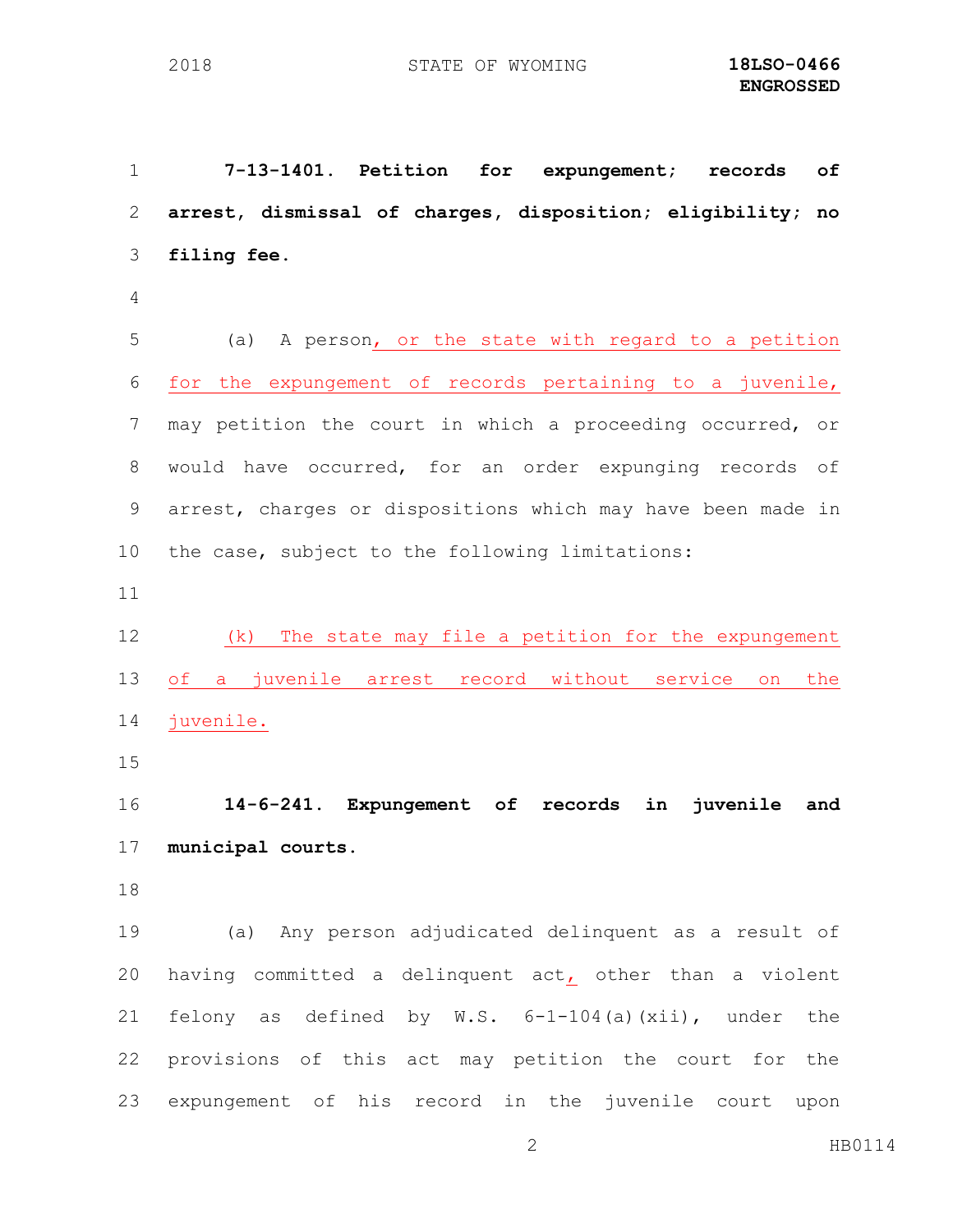reaching the age of majority. If after investigation the court finds that the petitioner has not been convicted of a felony since adjudication, that no proceeding involving a felony is pending or being instituted against the petitioner and the rehabilitation of the petitioner has been attained to the satisfaction of the court or the prosecuting attorney, it shall order expunged all records in the custody of the court or any agency or official, pertaining to the petitioner's case. Copies of the order shall be sent to each agency or official named in the order. Upon entry of an order the proceedings in the petitioner's case are deemed never to have occurred and the petitioner may reply accordingly upon any inquiry in the matter. (d) The state or municipality may petition the court for the expungement of a record in the juvenile court,

 (a) through (c) of this section, upon the person who was adjudicated delinquent or convicted reaching the age of majority.

circuit court or municipal court pursuant to subsections